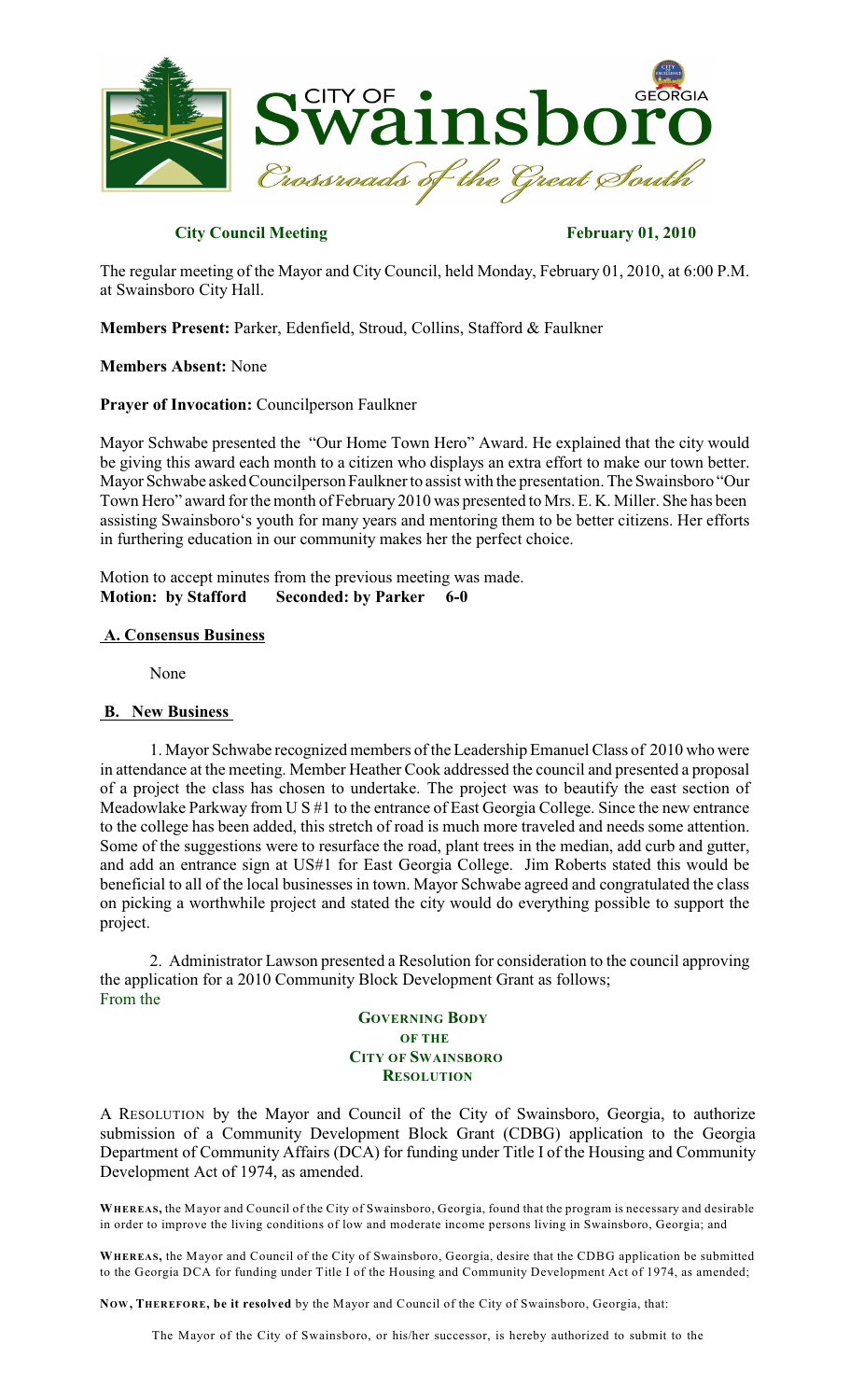Georgia Department of Community Affairs a Community Development Block Grant application and such supporting and collateral material as shall be necessary.

READ, APPROVED AND ADOPTED by the Mayor and Council of the City of Swainsboro, Georgia on a motion made by Parker, seconded by Faulkner, and adopted on this FIRST day of FEBRUARY 2010.

> Charles Schwabe, Mayor City of Swainsboro, Ga.

 $\overline{\phantom{a}}$  , which is a set of the set of the set of the set of the set of the set of the set of the set of the set of the set of the set of the set of the set of the set of the set of the set of the set of the set of th

Attest:

 Al L Lawson, City Adm. City of Swainsboro, Ga.

Motion was made to adopt the resolution as presented. **Motion: by Parker Seconded: by Faulkner 6-0**

3. City Administrator Lawson opened sealed bids presented to council for the upcoming year for garbage collection. The Bids were as follows

Sullivan Environmental Services Bidding on collection and disposal Allgreen Services Bidding on collection and disposal

Mayor Schwabe asked that both bids be studied by the Sanitation Committee and bring full council a recommendation. The Sanitation Committee consist of Councilperson Collins, Chair, Councilperson Faulkner and Councilperson Edenfield.

# **C. Old Business**

1. Council heard the request for an alcoholic beverage license from Melanie Davis dba J & M Bistro at 108 W. Main St. for Mixed drink consumption on the premises. Mayor Schwabe announced that this was a public hearing for this application and asked if anyone was present to speak for or against the application. Motion was made to approve the request.

# **Motion: by Edenfield Seconded: by Parker 6-0**

2. Council heard the request for an alcoholic beverage license from Johnny Lee Dixon dba Dixon Enterprise at 308 New St. for retail beer and wine package only. Mayor Schwabe announced that this was a public hearing for this application and asked if anyone was present to speak for or against the application. Motion was made to approve the request. **Motion: by Parker Seconded: by Stafford 6-0**

3. Council heard the request for an alcoholic beverage license from Sanil Patel dba Davi Shakti Quick Shop at 202 East Main St. for retail beer and wine package only. Mayor Schwabe announced that this was a public hearing for this application and asked if anyone was present to speak for or against the application. Motion was made to approve the request. **Motion: by Stafford Seconded: by Stroud 6-0**

# **D. Committee Reports**

**Police:** Councilperson Stafford presented the Police Report.

Councilperson Stafford stated that the Police Personnel Committee had interviewed applicants for the Secretary's Position at the Swainsboro Police Department and after reviewing 64 applications and 8 interviews, Mrs. Vicki Davis was chosen. Councilperson Stafford presented a recommendation from the committee to hire Mrs. Vicki Davis. Motion was made to hire Vicki Davis at the Swainsboro Police Department.

#### **Motion: by Stafford Seconded: by Faulkner 6-0**

**Building and Safety:** Building Inspector Bruce Kirby presented a number of Resolutions for council's consideration in abating of nuisances for delapidated properties. These properties have been identified and the owners have been notified about their condition. The following Resolutions were presented for consideration;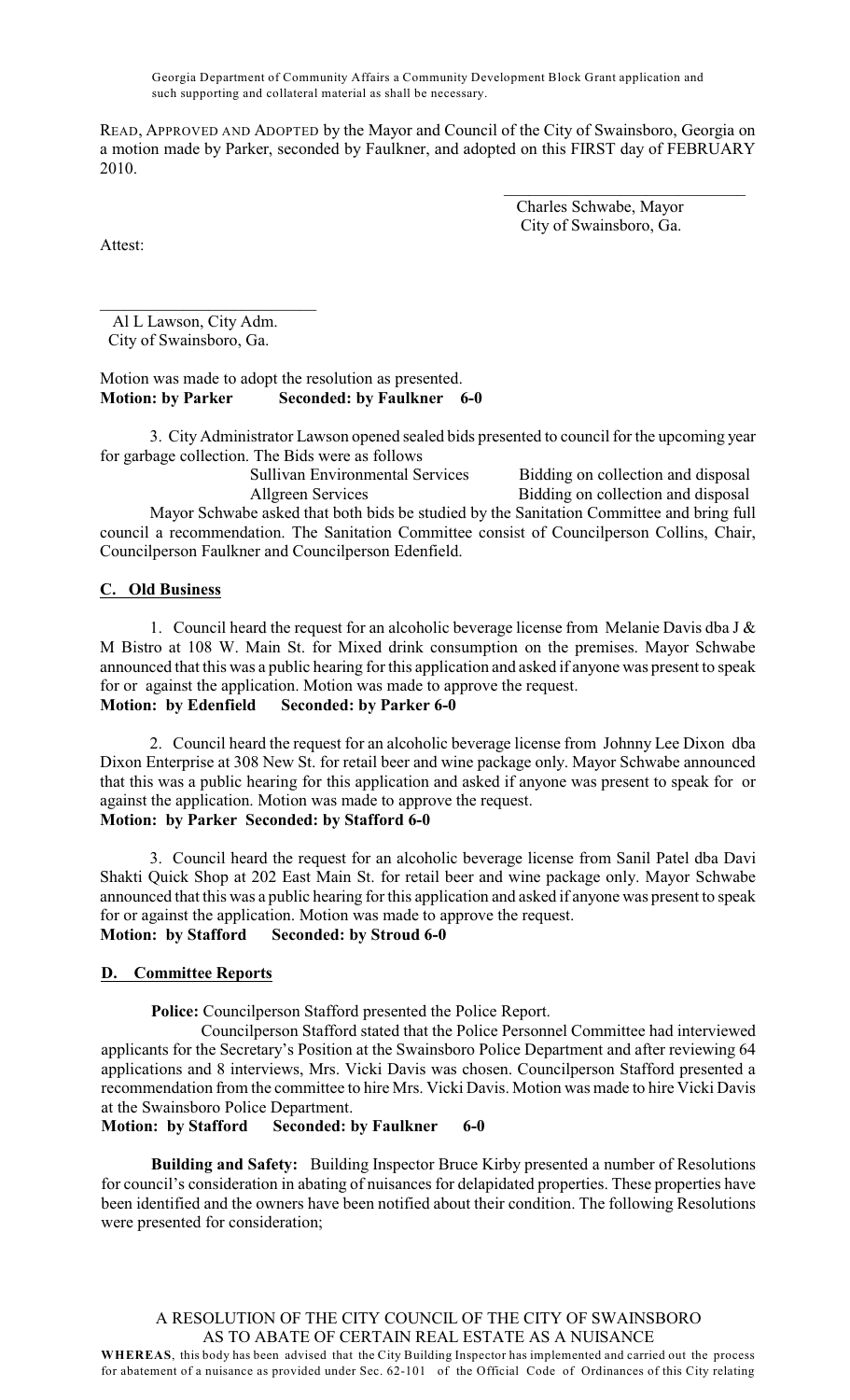to the abatement of nuisances; AND,

**WHEREAS,** the property which is subject matter of the abatement is owned by **Arthur W Chance III** and is known and designated as, **(842 West Main St) Parcel 026 Map S47** on the Tax Maps of said city; AND,

**WHEREAS**, it appears that a notice by certified mail was given to the property owner; and property owner was given the opportunity to cure the same but has failed to do so within time specified and as requested; AND

**WHEREAS,** due to the potential health hazard existing on said property, the City Building Inspector has recommended that said property be abated as a nuisance; AND

**WHEREAS**, the Owner has been notified and the findings of fact for abatement have been reported to this body and found to exist:

**NOW THEREFORE, BE IT RESOLVED** by the City that said nuisance be abated and that the Municipal Court of Swainsboro process with a hearing in said matter as prescribed by ordinance.

#### Motion was made to abate the property as a nuisance as presented. **Motion: by Edenfield Seconded: by Stroud 5-1 Collins - opposed**

### A RESOLUTION OF THE CITY COUNCIL OF THE CITY OF SWAINSBORO AS TO ABATE OF CERTAIN REAL ESTATE AS A NUISANCE

**WHEREAS**, this body has been advised that the City Building Inspector has implemented and carried out the process for abatement of a nuisance as provided under Sec. 62-101 of the Official Code of Ordinances of this City relating to the abatement of nuisances; AND,

**WHEREAS,** the property which is subject matter of the abatement is owned by **Mr. John Gunn** and is known and designated as, **(325 New Street) Parcel 061 Map S23** on the Tax Maps of said city; AND,

**WHEREAS**, it appears that a notice by certified mail was given to the property owner; and property owner was given the opportunity to cure the same but has failed to do so within time specified and as requested; AND

**WHEREAS,** due to the potential health hazard existing on said property, the City Building Inspector has recommended that said property be abated as a nuisance; AND

**WHEREAS**, the Owner has been notified and the findings of fact for abatement have been reported to this body and found to exist;

**NOW THEREFORE, BE IT RESOLVED** by the City that said nuisance be abated and that the Municipal Court of Swainsboro process with a hearing in said matter as prescribed by ordinance.

#### Motion was made to abate the property as a nuisance as presented. **Motion: by Stroud Seconded: by Faulkner 5-1 Collins - opposed**

#### A RESOLUTION OF THE CITY COUNCIL OF THE CITY OF SWAINSBORO AS TO ABATE OF CERTAIN REAL ESTATE AS A NUISANCE

**WHEREAS**, this body has been advised that the City Building Inspector has implemented and carried out the process for abatement of a nuisance as provided under Sec. 62-101 of the Official Code of Ordinances of this City relating to the abatement of nuisances; AND,

**WHEREAS,** the property which is subject matter of the abatement is owned by **Mrs. Annie Mae Kemp** and is known and designated as, **(208 Mc Leod Bridge Rd. ) Parcel 129 Map S23** on the Tax Maps of said city; AND,

**WHEREAS**, it appears that a notice by certified mail was given to the property owner; and property owner was given the opportunity to cure the same but has failed to do so within time specified and as requested; AND

**WHEREAS,** due to the potential health hazard existing on said property, the City Building Inspector has recommended that said property be abated as a nuisance; AND

**WHEREAS**, the Owner has been notified and the findings of fact for abatement have been reported to this body and found to exist;

**NOW THEREFORE, BE IT RESOLVED** by the City that said nuisance be abated and that the Municipal Court of Swainsboro process with a hearing in said matter as prescribed by ordinance.

Motion was made to abate the property as a nuisance as presented. **Motion: by Stroud Seconded: by Faulkner 5-1 Collins - opposed**

> A RESOLUTION OF THE CITY COUNCIL OF THE CITY OF SWAINSBORO AS TO ABATE OF CERTAIN REAL ESTATE AS A NUISANCE

**WHEREAS**, this body has been advised that the City Building Inspector has implemented and carried out the process for abatement of a nuisance as provided under Sec. 62-101 of the Official Code of Ordinances of this City relating to the abatement of nuisances; AND,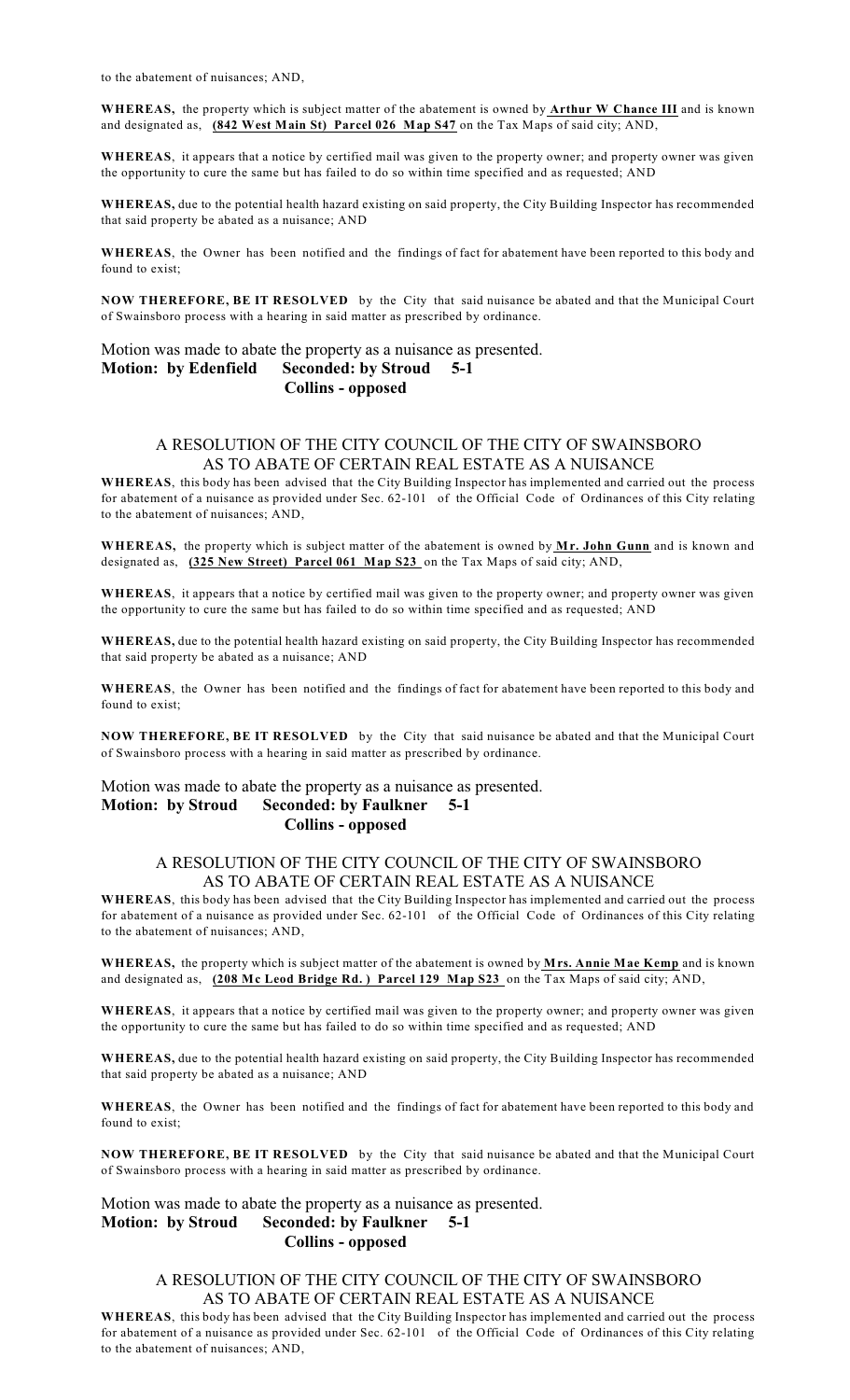**WHEREAS,** the property which is subject matter of the abatement is owned by **Mr. Archie Wimberly** and is known and designated as, **(407 South Street) Parcel 034 Map S37** on the Tax Maps of said city; AND,

**WHEREAS**, it appears that a notice by certified mail was given to the property owner; and property owner was given the opportunity to cure the same but has failed to do so within time specified and as requested; AND

**WHEREAS,** due to the potential health hazard existing on said property, the City Building Inspector has recommended that said property be abated as a nuisance; AND

**WHEREAS**, the Owner has been notified and the findings of fact for abatement have been reported to this body and found to exist;

**NOW THEREFORE, BE IT RESOLVED** by the City that said nuisance be abated and that the Municipal Court of Swainsboro process with a hearing in said matter as prescribed by ordinance.

#### Motion was made to abate the property as a nuisance as presented. **Motion: by Stroud Seconded: by Stafford 5-1 Collins - opposed**

#### A RESOLUTION OF THE CITY COUNCIL OF THE CITY OF SWAINSBORO AS TO ABATE OF CERTAIN REAL ESTATE AS A NUISANCE

**WHEREAS**, this body has been advised that the City Building Inspector has implemented and carried out the process for abatement of a nuisance as provided under Sec. 62-101 of the Official Code of Ordinances of this City relating to the abatement of nuisances; AND,

**WHEREAS,** the property which is subject matter of the abatement is owned by **Mrs. Geraldine S. Jackson** and is known and designated as, **(308 New Street) Parcel 057 Map S23** on the Tax Maps of said city; AND,

**WHEREAS**, it appears that a notice by certified mail was given to the property owner; and property owner was given the opportunity to cure the same but has failed to do so within time specified and as requested; AND

**WHEREAS,** due to the potential health hazard existing on said property, the City Building Inspector has recommended that said property be abated as a nuisance; AND

**WHEREAS**, the Owner has been notified and the findings of fact for abatement have been reported to this body and found to exist;

**NOW THEREFORE, BE IT RESOLVED** by the City that said nuisance be abated and that the Municipal Court of Swainsboro process with a hearing in said matter as prescribed by ordinance.

### Motion was made to abate the property as a nuisance as presented. **Motion: by Stroud Seconded: by Faulkner 5-1 Collins - opposed**

#### A RESOLUTION OF THE CITY COUNCIL OF THE CITY OF SWAINSBORO AS TO ABATE OF CERTAIN REAL ESTATE AS A NUISANCE

**WHEREAS**, this body has been advised that the City Building Inspector has implemented and carried out the process for abatement of a nuisance as provided under Sec. 62-101 of the Official Code of Ordinances of this City relating to the abatement of nuisances; AND,

**WHEREAS,** the property which is subject matter of the abatement is owned by **Mr. Dessie Davis** and is known and designated as, **(339 New Street) Parcel 065 Map S23** on the Tax Maps of said city; AND,

**WHEREAS**, it appears that a notice by certified mail was given to the property owner; and property owner was given the opportunity to cure the same but has failed to do so within time specified and as requested; AND

**WHEREAS,** due to the potential health hazard existing on said property, the City Building Inspector has recommended that said property be abated as a nuisance; AND

**WHEREAS**, the Owner has been notified and the findings of fact for abatement have been reported to this body and found to exist;

**NOW THEREFORE, BE IT RESOLVED** by the City that said nuisance be abated and that the Municipal Court of Swainsboro process with a hearing in said matter as prescribed by ordinance.

Motion was made to abate the property as a nuisance as presented. **Motion: by Stroud Seconded: by Faulkner 5-1 Collins - opposed**

# A RESOLUTION OF THE CITY COUNCIL OF THE CITY OF SWAINSBORO AS TO ABATE OF CERTAIN REAL ESTATE AS A NUISANCE

**WHEREAS**, this body has been advised that the City Building Inspector has implemented and carried out the process for abatement of a nuisance as provided under Sec. 62-101 of the Official Code of Ordinances of this City relating to the abatement of nuisances; AND,

**WHEREAS,** the property which is subject matter of the abatement is owned by **Mr. Heath James Estate** and is known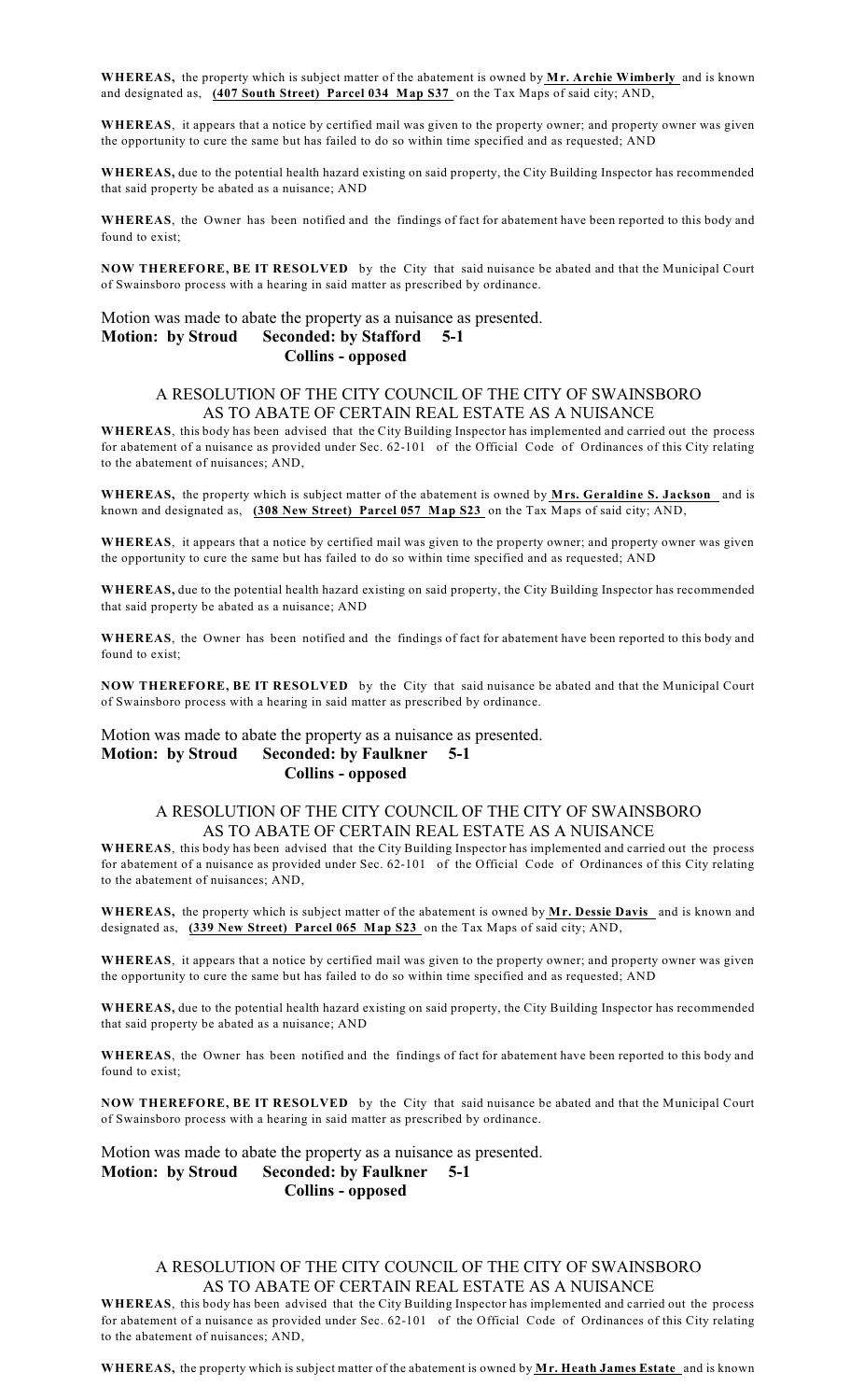and designated as, **(412 Racetrack St.) Parcel 015 Map S37** on the Tax Maps of said city; AND,

**WHEREAS**, it appears that a notice by certified mail was given to the property owner; and property owner was given the opportunity to cure the same but has failed to do so within time specified and as requested; AND

**WHEREAS,** due to the potential health hazard existing on said property, the City Building Inspector has recommended that said property be abated as a nuisance; AND

**WHEREAS**, the Owner has been notified and the findings of fact for abatement have been reported to this body and found to exist;

**NOW THEREFORE, BE IT RESOLVED** by the City that said nuisance be abated and that the Municipal Court of Swainsboro process with a hearing in said matter as prescribed by ordinance.

#### Motion was made to abate the property as a nuisance as presented. **Motion: by Stroud Seconded: by Stafford 5-1 Collins - opposed**

#### A RESOLUTION OF THE CITY COUNCIL OF THE CITY OF SWAINSBORO AS TO ABATE OF CERTAIN REAL ESTATE AS A NUISANCE

**WHEREAS**, this body has been advised that the City Building Inspector has implemented and carried out the process for abatement of a nuisance as provided under Sec. 62-101 of the Official Code of Ordinances of this City relating to the abatement of nuisances; AND,

**WHEREAS,** the property which is subject matter of the abatement is owned by **Mr. John Gunn** and is known and designated as, **(323 Hopkins Street) Parcel 061 Map S23** on the Tax Maps of said city; AND,

**WHEREAS**, it appears that a notice by certified mail was given to the property owner; and property owner was given the opportunity to cure the same but has failed to do so within time specified and as requested; AND

**WHEREAS,** due to the potential health hazard existing on said property, the City Building Inspector has recommended that said property be abated as a nuisance; AND

**WHEREAS**, the Owner has been notified and the findings of fact for abatement have been reported to this body and found to exist;

**NOW THEREFORE, BE IT RESOLVED** by the City that said nuisance be abated and that the Municipal Court of Swainsboro process with a hearing in said matter as prescribed by ordinance.

#### Motion was made to abate the property as a nuisance as presented. **Motion: by Stroud Seconded: by Faulkner 5-1 Collins - opposed**

Building Inspector Bruce Kirby presented a recommendation from the Planning Commission to amend the Zoning ordinance as follows;

"This amendment to section 7-3 of the C6-D district zone would prohibit the use of storefronts as storage. This would be for visible storefronts of none occupied buildings. See Zoning code for a more complex explanation."

Council heard the request and motion was made to allow this to be the first reading of the ordinance change. The city will hold a public hearing and second reading before the ordinance is considered.

# **Motion: by Stafford Seconded: by Edenfield 6-0**

**Executive:** No Report

**Public Works:** Councilperson Collins reported everything routine.

Mike Connolly with OMI announced to the council that Brad Kirby will be on the Public Works portion of OMI. If you had any issues call Brad or himself.

**Recycle:** Councilperson Collins reported everything routine.

**Fire :** Mayor Pro-Tem Parker reported everything routine.

**Recreation:** Councilperson Stroud reported everything routine.

**Airport:** Mayor Schwabe had no report.

Water & WW: Councilperson Edenfield reported everything routine.

Administrator Lawson reported that the city has reapplied with the Georgia Environmental Facility Administration to receive some of the stimulus money that was allocated to cities that can not meet the deadlines. The application is for \$2.5 million dollars to repair the water tanks.